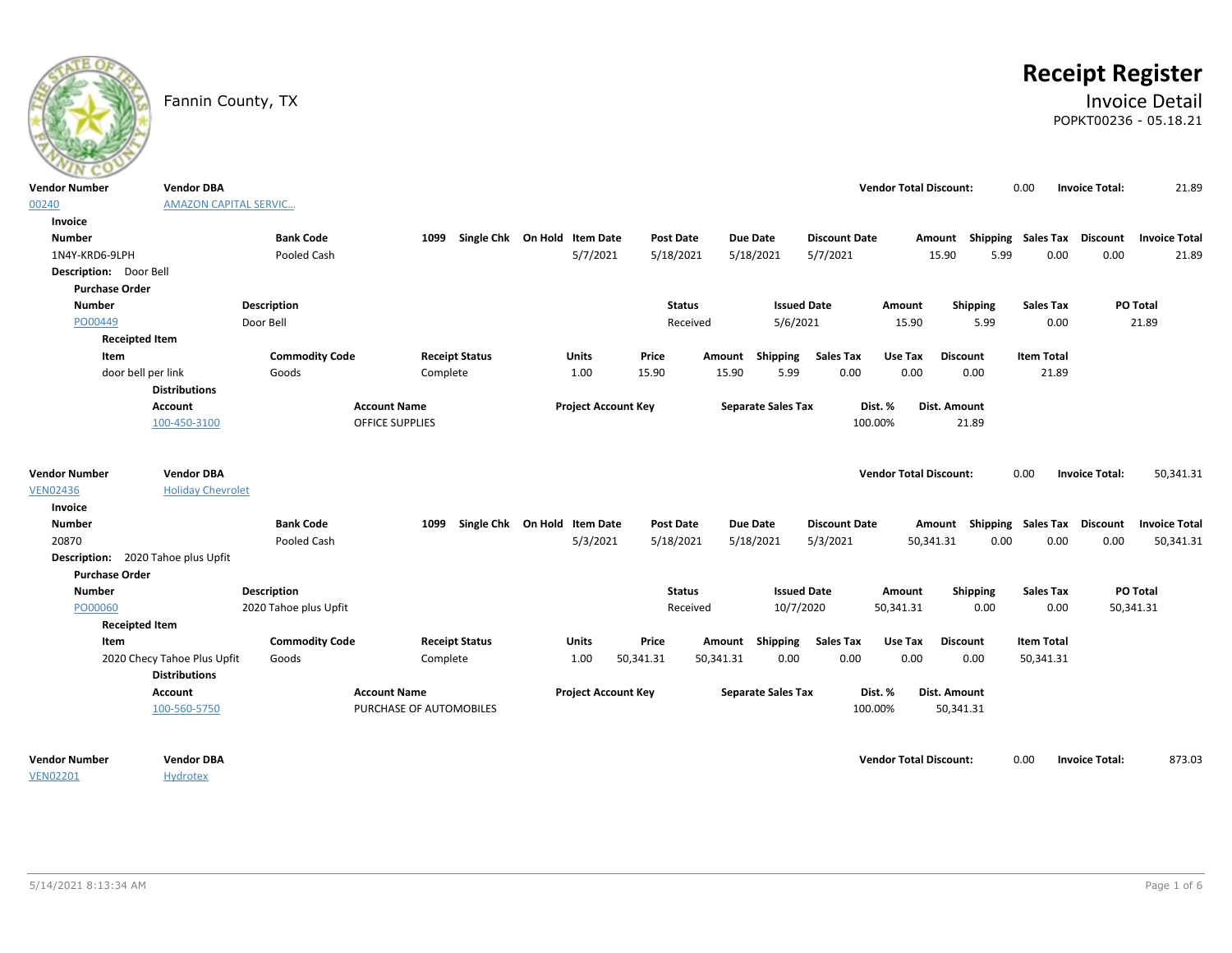| Invoice                                 |                             |                       |                      |                       |                              |                  |        |                           |                      |                               |                                    |                    |                       |                      |
|-----------------------------------------|-----------------------------|-----------------------|----------------------|-----------------------|------------------------------|------------------|--------|---------------------------|----------------------|-------------------------------|------------------------------------|--------------------|-----------------------|----------------------|
| <b>Number</b>                           |                             | <b>Bank Code</b>      | 1099                 |                       | Single Chk On Hold Item Date | <b>Post Date</b> |        | Due Date                  | <b>Discount Date</b> |                               | Amount Shipping Sales Tax Discount |                    |                       | <b>Invoice Total</b> |
| 449581                                  |                             | Pooled Cash           | Y                    |                       | 4/13/2021                    | 5/18/2021        |        | 5/18/2021                 | 4/13/2021            |                               | 873.03<br>0.00                     | 0.00               | 0.00                  | 873.03               |
| <b>Description:</b> Pct 1 Shop Supplies |                             |                       |                      |                       |                              |                  |        |                           |                      |                               |                                    |                    |                       |                      |
| <b>Purchase Order</b>                   |                             |                       |                      |                       |                              |                  |        |                           |                      |                               |                                    |                    |                       |                      |
| <b>Number</b>                           |                             | Description           |                      |                       |                              | <b>Status</b>    |        | <b>Issued Date</b>        |                      | Amount                        | Shipping                           | <b>Sales Tax</b>   |                       | PO Total             |
| PO00459                                 |                             | <b>Shop Supplies</b>  |                      |                       |                              | Received         |        | 5/13/2021                 |                      | 873.03                        | 0.00                               | 0.00               |                       | 873.03               |
| <b>Receipted Item</b>                   |                             |                       |                      |                       |                              |                  |        |                           |                      |                               |                                    |                    |                       |                      |
| Item                                    |                             | <b>Commodity Code</b> |                      | <b>Receipt Status</b> | <b>Units</b>                 | Price            | Amount | Shipping                  | <b>Sales Tax</b>     | Use Tax                       | <b>Discount</b>                    | <b>Item Total</b>  |                       |                      |
| Grease Gun                              |                             | Goods                 | Complete             |                       | 1.00                         | 292.16           | 292.16 | 0.00                      | 0.00                 | 0.00                          | 0.00                               | 292.16             |                       |                      |
|                                         | <b>Distributions</b>        |                       |                      |                       |                              |                  |        |                           |                      |                               |                                    |                    |                       |                      |
|                                         | Account                     |                       | <b>Account Name</b>  |                       | <b>Project Account Key</b>   |                  |        | <b>Separate Sales Tax</b> | Dist. %              |                               | Dist. Amount                       |                    |                       |                      |
|                                         | 210-621-3400                |                       | <b>SHOP SUPPLIES</b> |                       |                              |                  |        |                           | 100.00%              |                               | 292.16                             |                    |                       |                      |
| <b>Receipted Item</b>                   |                             |                       |                      |                       |                              |                  |        |                           |                      |                               |                                    |                    |                       |                      |
| Item                                    |                             | <b>Commodity Code</b> |                      | <b>Receipt Status</b> | <b>Units</b>                 | Price            |        | Amount Shipping           | <b>Sales Tax</b>     | Use Tax                       | <b>Discount</b>                    | <b>Item Total</b>  |                       |                      |
| Power Kleen                             |                             | Goods                 | Complete             |                       | 1.00                         | 343.94           | 343.94 | 0.00                      | 0.00                 | 0.00                          | 0.00                               | 343.94             |                       |                      |
|                                         | <b>Distributions</b>        |                       |                      |                       |                              |                  |        |                           |                      |                               |                                    |                    |                       |                      |
|                                         | <b>Account</b>              |                       | <b>Account Name</b>  |                       | <b>Project Account Key</b>   |                  |        | <b>Separate Sales Tax</b> | Dist. %              |                               | Dist. Amount                       |                    |                       |                      |
|                                         | 210-621-3400                |                       | <b>SHOP SUPPLIES</b> |                       |                              |                  |        |                           | 100.00%              |                               | 343.94                             |                    |                       |                      |
| <b>Receipted Item</b>                   |                             |                       |                      |                       |                              |                  |        |                           |                      |                               |                                    |                    |                       |                      |
| Item                                    |                             | <b>Commodity Code</b> |                      | <b>Receipt Status</b> | <b>Units</b>                 | Price            |        | Amount Shipping           | <b>Sales Tax</b>     | Use Tax                       | <b>Discount</b>                    | <b>Item Total</b>  |                       |                      |
| Ultra #2                                |                             | Goods                 | Complete             |                       | 1.00                         | 236.93           | 236.93 | 0.00                      | 0.00                 | 0.00                          | 0.00                               | 236.93             |                       |                      |
|                                         | <b>Distributions</b>        |                       |                      |                       |                              |                  |        |                           |                      |                               |                                    |                    |                       |                      |
|                                         | <b>Account</b>              |                       | <b>Account Name</b>  |                       | <b>Project Account Key</b>   |                  |        | <b>Separate Sales Tax</b> | Dist. %              |                               | Dist. Amount                       |                    |                       |                      |
|                                         | 210-621-3400                |                       | <b>SHOP SUPPLIES</b> |                       |                              |                  |        |                           | 100.00%              |                               | 236.93                             |                    |                       |                      |
| <b>Vendor Number</b>                    | <b>Vendor DBA</b>           |                       |                      |                       |                              |                  |        |                           |                      | <b>Vendor Total Discount:</b> |                                    | 0.00               | <b>Invoice Total:</b> | 501.12               |
| 00378                                   | <b>JPMORGAN CHASE BANK </b> |                       |                      |                       |                              |                  |        |                           |                      |                               |                                    |                    |                       |                      |
| Invoice                                 |                             |                       |                      |                       |                              |                  |        |                           |                      |                               |                                    |                    |                       |                      |
| <b>Number</b>                           |                             | <b>Bank Code</b>      | 1099                 |                       | Single Chk On Hold Item Date | <b>Post Date</b> |        | Due Date                  | <b>Discount Date</b> |                               | Amount                             | Shipping Sales Tax | <b>Discount</b>       | <b>Invoice Total</b> |
| 050521-1                                |                             | Pooled Cash           |                      |                       | 4/29/2021                    | 5/18/2021        |        | 5/18/2021                 | 4/29/2021            |                               | 293.12<br>18.00                    | 0.00               | 0.00                  | 311.12               |
| <b>Description:</b> Weapon Parts        |                             |                       |                      |                       |                              |                  |        |                           |                      |                               |                                    |                    |                       |                      |
| <b>Purchase Order</b>                   |                             |                       |                      |                       |                              |                  |        |                           |                      |                               |                                    |                    |                       |                      |
| <b>Number</b>                           |                             | Description           |                      |                       |                              | <b>Status</b>    |        | <b>Issued Date</b>        |                      | Amount                        | <b>Shipping</b>                    | <b>Sales Tax</b>   |                       | PO Total             |
| PO00439                                 |                             | <b>Weopan Parts</b>   |                      |                       |                              | Received         |        | 4/26/2021                 |                      | 293.12                        | 18.00                              | 0.00               |                       | 311.12               |
| <b>Receipted Item</b>                   |                             |                       |                      |                       |                              |                  |        |                           |                      |                               |                                    |                    |                       |                      |
| Item                                    |                             | <b>Commodity Code</b> |                      | <b>Receipt Status</b> | <b>Units</b>                 | Price            | Amount | Shipping                  | <b>Sales Tax</b>     | Use Tax                       | <b>Discount</b>                    | <b>Item Total</b>  |                       |                      |
| misc parts                              |                             | Goods                 | Complete             |                       | 1.00                         | 293.12           | 293.12 | 18.00                     | 0.00                 | 0.00                          | 0.00                               | 311.12             |                       |                      |
|                                         | <b>Distributions</b>        |                       |                      |                       |                              |                  |        |                           |                      |                               |                                    |                    |                       |                      |
|                                         | Account                     |                       | <b>Account Name</b>  |                       | <b>Project Account Key</b>   |                  |        | <b>Separate Sales Tax</b> | Dist. %              |                               | Dist. Amount                       |                    |                       |                      |
|                                         | 100-560-5790                |                       | <b>WEAPONS</b>       |                       |                              |                  |        |                           | 100.00%              |                               | 311.12                             |                    |                       |                      |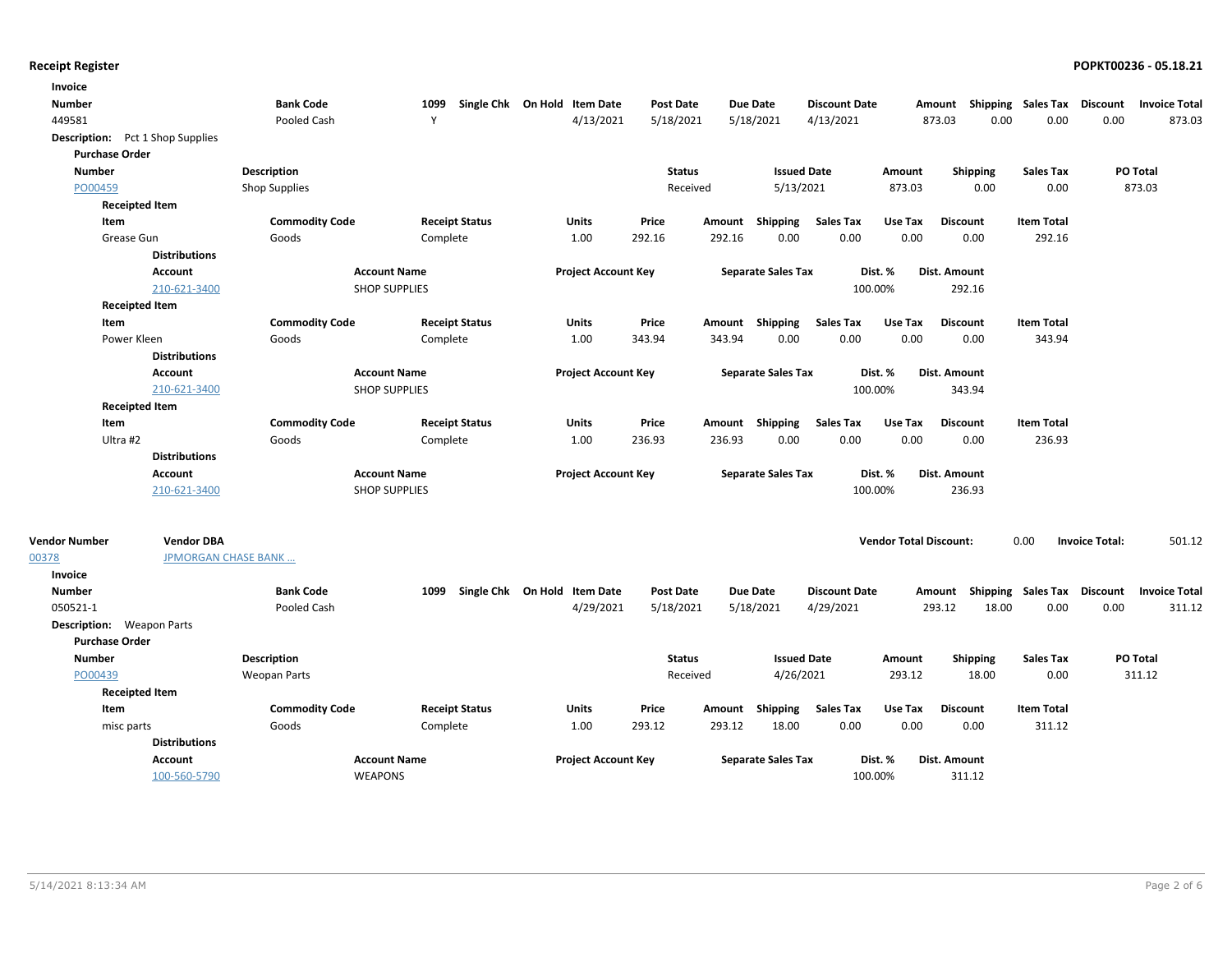| Invoice                   |                                                     |                       |                         |                                   |                              |                  |           |                           |                      |                               |                                    |                             |                       |                      |
|---------------------------|-----------------------------------------------------|-----------------------|-------------------------|-----------------------------------|------------------------------|------------------|-----------|---------------------------|----------------------|-------------------------------|------------------------------------|-----------------------------|-----------------------|----------------------|
| <b>Number</b>             |                                                     | <b>Bank Code</b>      |                         | 1099 Single Chk On Hold Item Date |                              | <b>Post Date</b> |           | Due Date                  | <b>Discount Date</b> |                               | Amount Shipping Sales Tax Discount |                             |                       | <b>Invoice Total</b> |
| 50521                     |                                                     | Pooled Cash           |                         |                                   | 4/27/2021                    | 5/18/2021        |           | 5/18/2021                 | 4/27/2021            | 190.00                        | 0.00                               | 0.00                        | 0.00                  | 190.00               |
| Description: NIGP Dues    |                                                     |                       |                         |                                   |                              |                  |           |                           |                      |                               |                                    |                             |                       |                      |
| <b>Purchase Order</b>     |                                                     |                       |                         |                                   |                              |                  |           |                           |                      |                               |                                    |                             |                       |                      |
| <b>Number</b>             |                                                     | Description           |                         |                                   |                              | <b>Status</b>    |           |                           | <b>Issued Date</b>   | Amount                        | <b>Shipping</b>                    | <b>Sales Tax</b>            |                       | PO Total             |
| PO00430                   |                                                     | <b>NIGP Dues</b>      |                         |                                   |                              | Received         |           | 4/20/2021                 |                      | 190.00                        | 0.00                               | 0.00                        |                       | 190.00               |
|                           | <b>Receipted Item</b>                               |                       |                         |                                   |                              |                  |           |                           |                      |                               |                                    |                             |                       |                      |
| Item                      |                                                     | <b>Commodity Code</b> |                         | <b>Receipt Status</b>             | Units                        | Price            |           | Amount Shipping           | <b>Sales Tax</b>     | Use Tax                       | <b>Discount</b>                    | <b>Item Total</b>           |                       |                      |
|                           | NIGP Annual Membership Dues<br><b>Distributions</b> | Goods                 |                         | Complete                          | 1.00                         | 190.00           | 190.00    | 0.00                      | 0.00                 | 0.00                          | 0.00                               | 190.00                      |                       |                      |
|                           | <b>Account</b>                                      |                       | <b>Account Name</b>     |                                   | <b>Project Account Key</b>   |                  |           | <b>Separate Sales Tax</b> |                      | Dist. %                       | Dist. Amount                       |                             |                       |                      |
|                           | 100-496-4810                                        |                       | <b>DUES</b>             |                                   |                              |                  |           |                           | 100.00%              |                               | 190.00                             |                             |                       |                      |
| <b>Vendor Number</b>      | <b>Vendor DBA</b>                                   |                       |                         |                                   |                              |                  |           |                           |                      | <b>Vendor Total Discount:</b> |                                    | 0.00                        | <b>Invoice Total:</b> | 23,000.00            |
| <b>VEN02430</b>           | North TX Equipment Com                              |                       |                         |                                   |                              |                  |           |                           |                      |                               |                                    |                             |                       |                      |
| Invoice<br><b>Number</b>  |                                                     | <b>Bank Code</b>      |                         | 1099 Single Chk On Hold Item Date |                              | <b>Post Date</b> |           | <b>Due Date</b>           | <b>Discount Date</b> |                               | Amount Shipping Sales Tax Discount |                             |                       | <b>Invoice Total</b> |
| 1234                      |                                                     | Pooled Cash           |                         |                                   | 5/13/2021                    | 5/13/2021        |           | 5/13/2021                 | 5/13/2021            | 23,000.00                     | 0.00                               | 0.00                        | 0.00                  | 23,000.00            |
|                           | Description: Pct 1 1996 Caterpillar 950F Loader     |                       |                         |                                   |                              |                  |           |                           |                      |                               |                                    |                             |                       |                      |
| <b>Purchase Order</b>     |                                                     |                       |                         |                                   |                              |                  |           |                           |                      |                               |                                    |                             |                       |                      |
| <b>Number</b>             |                                                     | Description           |                         |                                   |                              | <b>Status</b>    |           |                           | <b>Issued Date</b>   | Amount                        | <b>Shipping</b>                    | <b>Sales Tax</b>            |                       | PO Total             |
| PO00460                   |                                                     | Loader                |                         |                                   |                              | Received         |           | 5/13/2021                 |                      | 23,000.00                     | 0.00                               | 0.00                        |                       | 23,000.00            |
|                           | <b>Receipted Item</b>                               |                       |                         |                                   |                              |                  |           |                           |                      |                               |                                    |                             |                       |                      |
| Item                      |                                                     | <b>Commodity Code</b> |                         | <b>Receipt Status</b>             | Units                        | Price            |           | Amount Shipping           | <b>Sales Tax</b>     | Use Tax                       | <b>Discount</b>                    | <b>Item Total</b>           |                       |                      |
|                           | 1996 Caterpillar 950F Loader                        | Goods                 |                         | Complete                          | 1.00                         | 23,000.00        | 23,000.00 | 0.00                      | 0.00                 | 0.00                          | 0.00                               | 23,000.00                   |                       |                      |
|                           | <b>Distributions</b>                                |                       |                         |                                   |                              |                  |           |                           |                      |                               |                                    |                             |                       |                      |
|                           | Account                                             |                       | <b>Account Name</b>     |                                   | <b>Project Account Key</b>   |                  |           | <b>Separate Sales Tax</b> |                      | Dist. %                       | Dist. Amount                       |                             |                       |                      |
|                           | 210-621-5710                                        |                       | PURCHASE OF MACH./EQUIP |                                   |                              |                  |           |                           | 100.00%              |                               | 23,000.00                          |                             |                       |                      |
| <b>Vendor Number</b>      | <b>Vendor DBA</b>                                   |                       |                         |                                   |                              |                  |           |                           |                      | <b>Vendor Total Discount:</b> |                                    | 0.00                        | <b>Invoice Total:</b> | 25.00                |
| <b>VEN02435</b>           | <b>Randy Hale</b>                                   |                       |                         |                                   |                              |                  |           |                           |                      |                               |                                    |                             |                       |                      |
| Invoice                   |                                                     |                       |                         |                                   |                              |                  |           |                           |                      |                               |                                    |                             |                       |                      |
| <b>Number</b>             |                                                     | <b>Bank Code</b>      | 1099                    |                                   | Single Chk On Hold Item Date | <b>Post Date</b> |           | <b>Due Date</b>           | <b>Discount Date</b> | Amount                        |                                    | Shipping Sales Tax Discount |                       | <b>Invoice Total</b> |
| 100                       |                                                     | Pooled Cash           |                         |                                   | 5/12/2021                    | 5/18/2021        |           | 5/18/2021                 | 5/12/2021            |                               | 25.00<br>0.00                      | 0.00                        | 0.00                  | 25.00                |
| <b>Description:</b> Parts |                                                     |                       |                         |                                   |                              |                  |           |                           |                      |                               |                                    |                             |                       |                      |
| <b>Purchase Order</b>     |                                                     |                       |                         |                                   |                              |                  |           |                           |                      |                               |                                    |                             |                       |                      |
| <b>Number</b>             |                                                     | Description           |                         |                                   |                              | <b>Status</b>    |           |                           | <b>Issued Date</b>   | Amount                        | <b>Shipping</b>                    | <b>Sales Tax</b>            |                       | PO Total             |
| PO00461                   |                                                     | Parts                 |                         |                                   |                              | Received         |           | 5/13/2021                 |                      | 25.00                         | 0.00                               | 0.00                        |                       | 25.00                |
|                           | <b>Receipted Item</b>                               |                       |                         |                                   |                              |                  |           |                           |                      |                               |                                    |                             |                       |                      |
| Item                      |                                                     | <b>Commodity Code</b> |                         | <b>Receipt Status</b>             | Units                        | Price            | Amount    | Shipping                  | Sales Tax            | Use Tax                       | <b>Discount</b>                    | <b>Item Total</b>           |                       |                      |
|                           | Parts for Securing Security Panels Goods            |                       |                         | Complete                          | 1.00                         | 25.00            | 25.00     | 0.00                      | 0.00                 | 0.00                          | 0.00                               | 25.00                       |                       |                      |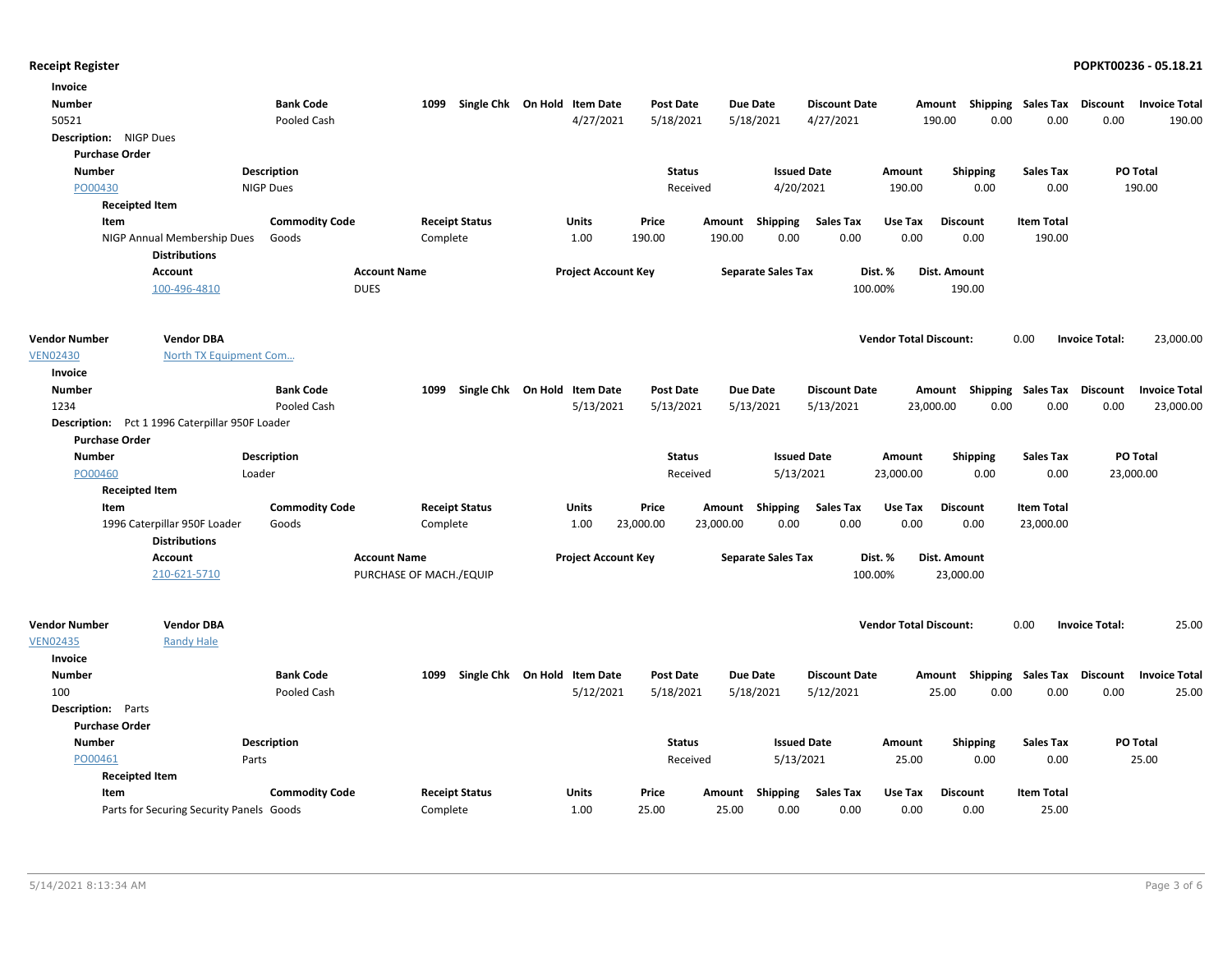|                                         | <b>Distributions</b>             |                       |                         |                       |                              |                  |               |                           |                      |                               |                     |                                    |                       |                      |
|-----------------------------------------|----------------------------------|-----------------------|-------------------------|-----------------------|------------------------------|------------------|---------------|---------------------------|----------------------|-------------------------------|---------------------|------------------------------------|-----------------------|----------------------|
|                                         | <b>Account</b>                   |                       | <b>Account Name</b>     |                       | <b>Project Account Key</b>   |                  |               | <b>Separate Sales Tax</b> |                      | Dist. %                       | Dist. Amount        |                                    |                       |                      |
|                                         | 100-513-4500                     |                       | <b>R&amp;M BUILDING</b> |                       |                              |                  |               |                           |                      | 100.00%                       | 25.00               |                                    |                       |                      |
|                                         |                                  |                       |                         |                       |                              |                  |               |                           |                      |                               |                     |                                    |                       |                      |
| <b>Vendor Number</b>                    | <b>Vendor DBA</b>                |                       |                         |                       |                              |                  |               |                           |                      | <b>Vendor Total Discount:</b> |                     | 0.00                               | <b>Invoice Total:</b> | 229.62               |
| 00478                                   | <b>REINERT PAPER &amp; CHEMI</b> |                       |                         |                       |                              |                  |               |                           |                      |                               |                     |                                    |                       |                      |
| Invoice                                 |                                  |                       |                         |                       |                              |                  |               |                           |                      |                               |                     |                                    |                       |                      |
| <b>Number</b>                           |                                  | <b>Bank Code</b>      | 1099                    |                       | Single Chk On Hold Item Date | <b>Post Date</b> |               | Due Date                  | <b>Discount Date</b> |                               |                     | Amount Shipping Sales Tax Discount |                       | <b>Invoice Total</b> |
| 425660                                  |                                  | Pooled Cash           |                         |                       | 5/7/2021                     | 5/18/2021        |               | 5/18/2021                 | 5/7/2021             |                               | 229.62              | 0.00<br>0.00                       | 0.00                  | 229.62               |
| <b>Description:</b> Janitorial Supplies |                                  |                       |                         |                       |                              |                  |               |                           |                      |                               |                     |                                    |                       |                      |
| <b>Purchase Order</b>                   |                                  |                       |                         |                       |                              |                  |               |                           |                      |                               |                     |                                    |                       |                      |
| <b>Number</b>                           |                                  | <b>Description</b>    |                         |                       |                              |                  | <b>Status</b> | <b>Issued Date</b>        |                      | Amount                        | <b>Shipping</b>     | <b>Sales Tax</b>                   | PO Total              |                      |
| PO00453                                 |                                  | Janitorial Supplies   |                         |                       |                              |                  | Received      | 5/7/2021                  |                      | 229.62                        | 0.00                | 0.00                               | 229.62                |                      |
|                                         | <b>Receipted Item</b>            |                       |                         |                       |                              |                  |               |                           |                      |                               |                     |                                    |                       |                      |
| Item                                    |                                  | <b>Commodity Code</b> |                         | <b>Receipt Status</b> | Units                        | Price            | Amount        | Shipping                  | <b>Sales Tax</b>     | Use Tax                       | <b>Discount</b>     | <b>Item Total</b>                  |                       |                      |
|                                         | Disinfectant Spray               | Goods                 | Complete                |                       | 1.00                         | 68.03            | 68.03         | 0.00                      | 0.00                 | 0.00                          | 0.00                | 68.03                              |                       |                      |
|                                         | <b>Distributions</b>             |                       |                         |                       |                              |                  |               |                           |                      |                               |                     |                                    |                       |                      |
|                                         | <b>Account</b>                   |                       | <b>Account Name</b>     |                       | <b>Project Account Key</b>   |                  |               | <b>Separate Sales Tax</b> |                      | Dist. %                       | Dist. Amount        |                                    |                       |                      |
|                                         | 100-518-3320                     |                       | <b>JANITOR SUPPLIES</b> |                       |                              |                  |               |                           |                      | 100.00%                       | 68.03               |                                    |                       |                      |
|                                         | <b>Receipted Item</b>            |                       |                         |                       |                              |                  |               |                           |                      |                               |                     |                                    |                       |                      |
| Item                                    |                                  | <b>Commodity Code</b> |                         | <b>Receipt Status</b> | <b>Units</b>                 | Price            |               | Amount Shipping           | <b>Sales Tax</b>     | Use Tax                       | <b>Discount</b>     | <b>Item Total</b>                  |                       |                      |
| gloves                                  |                                  | Goods                 | Complete                |                       | 1.00                         | 17.61            | 17.61         | 0.00                      | 0.00                 | 0.00                          | 0.00                | 17.61                              |                       |                      |
|                                         | <b>Distributions</b>             |                       |                         |                       |                              |                  |               |                           |                      |                               |                     |                                    |                       |                      |
|                                         | <b>Account</b>                   |                       | <b>Account Name</b>     |                       | <b>Project Account Key</b>   |                  |               | <b>Separate Sales Tax</b> |                      | Dist. %                       | Dist. Amount        |                                    |                       |                      |
|                                         | 100-511-3320                     |                       | <b>JANITOR SUPPLIES</b> |                       |                              |                  |               |                           |                      | 100.00%                       | 17.61               |                                    |                       |                      |
|                                         | <b>Receipted Item</b>            |                       |                         |                       |                              |                  |               |                           |                      |                               |                     |                                    |                       |                      |
| Item                                    |                                  | <b>Commodity Code</b> |                         | <b>Receipt Status</b> | Units                        | Price            |               | Amount Shipping           | <b>Sales Tax</b>     | Use Tax                       | <b>Discount</b>     | <b>Item Total</b>                  |                       |                      |
| Gloves                                  |                                  | Goods                 | Complete                |                       | 1.00                         | 17.61            | 17.61         | 0.00                      | 0.00                 | 0.00                          | 0.00                | 17.61                              |                       |                      |
|                                         | <b>Distributions</b>             |                       | <b>Account Name</b>     |                       |                              |                  |               |                           |                      | Dist. %                       | Dist. Amount        |                                    |                       |                      |
|                                         | <b>Account</b><br>100-513-3320   |                       | <b>JANITOR SUPPLIES</b> |                       | <b>Project Account Key</b>   |                  |               | <b>Separate Sales Tax</b> |                      | 100.00%                       | 17.61               |                                    |                       |                      |
|                                         | <b>Receipted Item</b>            |                       |                         |                       |                              |                  |               |                           |                      |                               |                     |                                    |                       |                      |
| Item                                    |                                  | <b>Commodity Code</b> |                         | <b>Receipt Status</b> | Units                        | Price            |               | Amount Shipping           | <b>Sales Tax</b>     | Use Tax                       | <b>Discount</b>     | <b>Item Total</b>                  |                       |                      |
| Gloves                                  |                                  | Goods                 | Complete                |                       | 1.00                         | 17.61            | 17.61         | 0.00                      | 0.00                 | 0.00                          | 0.00                | 17.61                              |                       |                      |
|                                         | <b>Distributions</b>             |                       |                         |                       |                              |                  |               |                           |                      |                               |                     |                                    |                       |                      |
|                                         | Account                          |                       | <b>Account Name</b>     |                       | <b>Project Account Key</b>   |                  |               | <b>Separate Sales Tax</b> |                      | Dist. %                       | Dist. Amount        |                                    |                       |                      |
|                                         | 100-516-3320                     |                       | <b>JANITOR SUPPLIES</b> |                       |                              |                  |               |                           |                      | 100.00%                       | 17.61               |                                    |                       |                      |
|                                         | <b>Receipted Item</b>            |                       |                         |                       |                              |                  |               |                           |                      |                               |                     |                                    |                       |                      |
| Item                                    |                                  | <b>Commodity Code</b> |                         | <b>Receipt Status</b> | <b>Units</b>                 | Price            |               | Amount Shipping           | <b>Sales Tax</b>     | Use Tax                       | <b>Discount</b>     | <b>Item Total</b>                  |                       |                      |
|                                         | Kitchen Roll Towels              | Goods                 | Complete                |                       | 1.00                         | 25.34            | 25.34         | 0.00                      | 0.00                 | 0.00                          | 0.00                | 25.34                              |                       |                      |
|                                         | <b>Distributions</b>             |                       |                         |                       |                              |                  |               |                           |                      |                               |                     |                                    |                       |                      |
|                                         | <b>Account</b>                   |                       | <b>Account Name</b>     |                       | <b>Project Account Key</b>   |                  |               | <b>Separate Sales Tax</b> |                      | Dist. %                       | <b>Dist. Amount</b> |                                    |                       |                      |
|                                         | 100-518-3320                     |                       | <b>JANITOR SUPPLIES</b> |                       |                              |                  |               |                           |                      | 100.00%                       | 25.34               |                                    |                       |                      |
|                                         |                                  |                       |                         |                       |                              |                  |               |                           |                      |                               |                     |                                    |                       |                      |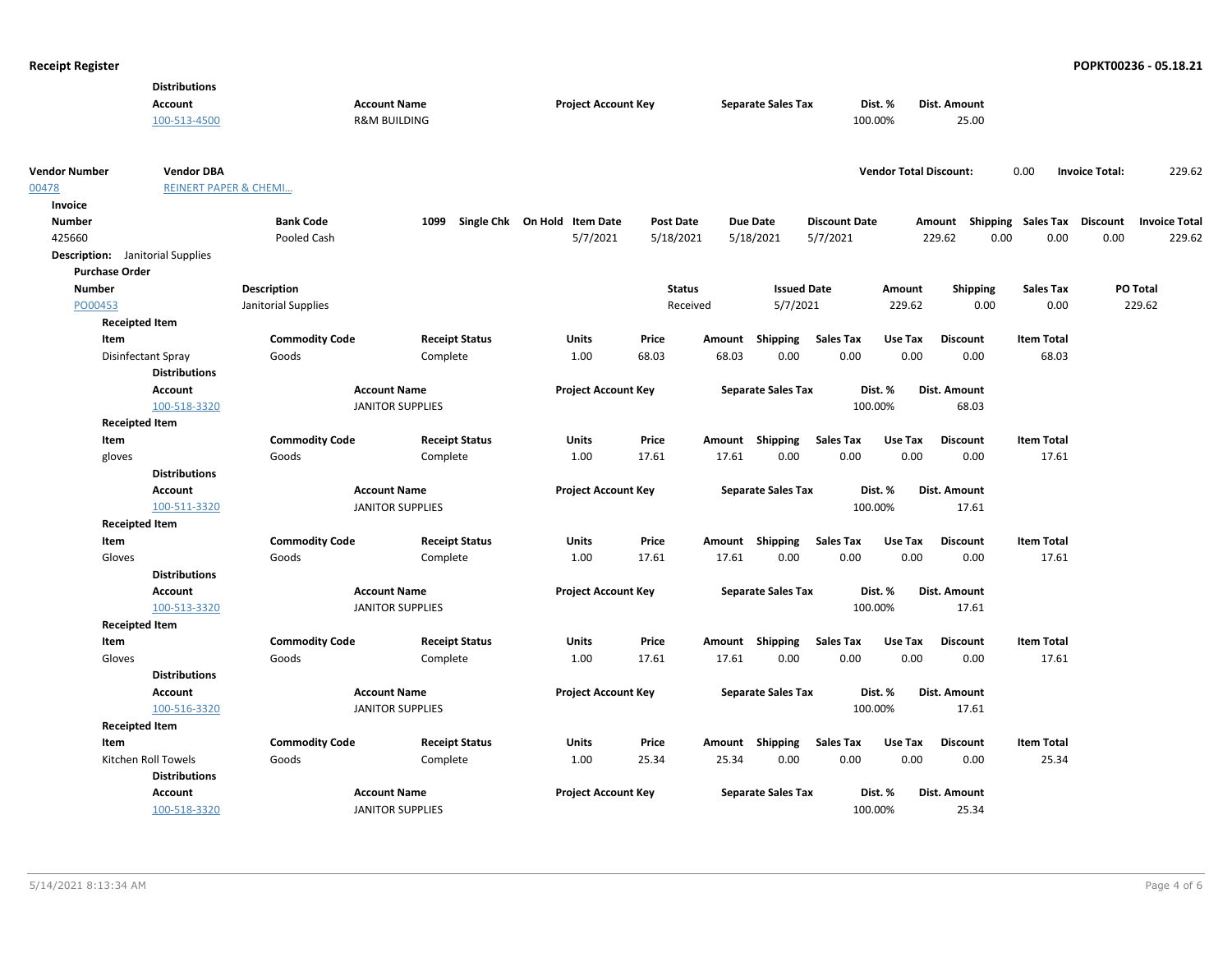|                                 | <b>Receipted Item</b>     |                           |                         |                              |                  |                 |                           |                      |                               |                     |                             |                                   |  |
|---------------------------------|---------------------------|---------------------------|-------------------------|------------------------------|------------------|-----------------|---------------------------|----------------------|-------------------------------|---------------------|-----------------------------|-----------------------------------|--|
| Item                            |                           | <b>Commodity Code</b>     | <b>Receipt Status</b>   | <b>Units</b>                 | Price            | Amount          | Shipping                  | <b>Sales Tax</b>     | Use Tax                       | <b>Discount</b>     | <b>Item Total</b>           |                                   |  |
| toilet paper                    |                           | Goods                     | Complete                | 1.00                         | 41.71            | 41.71           | 0.00                      | 0.00                 | 0.00                          | 0.00                | 41.71                       |                                   |  |
|                                 | <b>Distributions</b>      |                           |                         |                              |                  |                 |                           |                      |                               |                     |                             |                                   |  |
|                                 | Account                   |                           | <b>Account Name</b>     | <b>Project Account Key</b>   |                  |                 | <b>Separate Sales Tax</b> |                      | Dist. %                       | <b>Dist. Amount</b> |                             |                                   |  |
|                                 | 100-511-3320              |                           | <b>JANITOR SUPPLIES</b> |                              |                  |                 |                           |                      | 100.00%                       | 41.71               |                             |                                   |  |
|                                 | <b>Receipted Item</b>     |                           |                         |                              |                  |                 |                           |                      |                               |                     |                             |                                   |  |
| Item                            |                           | <b>Commodity Code</b>     | <b>Receipt Status</b>   | <b>Units</b>                 | Price            |                 | Amount Shipping           | <b>Sales Tax</b>     | Use Tax                       | <b>Discount</b>     | <b>Item Total</b>           |                                   |  |
| <b>Toilet Paper</b>             |                           | Goods                     | Complete                | 1.00                         | 41.71            | 41.71           | 0.00                      | 0.00                 | 0.00                          | 0.00                | 41.71                       |                                   |  |
|                                 | <b>Distributions</b>      |                           |                         |                              |                  |                 |                           |                      |                               |                     |                             |                                   |  |
|                                 | Account                   |                           | <b>Account Name</b>     | <b>Project Account Key</b>   |                  |                 | <b>Separate Sales Tax</b> |                      | Dist. %                       | <b>Dist. Amount</b> |                             |                                   |  |
|                                 | 100-518-3320              |                           | <b>JANITOR SUPPLIES</b> |                              |                  |                 |                           |                      | 100.00%                       | 41.71               |                             |                                   |  |
| <b>Vendor Number</b>            | <b>Vendor DBA</b>         |                           |                         |                              |                  |                 |                           |                      | <b>Vendor Total Discount:</b> |                     | 0.00                        | <b>Invoice Total:</b><br>2,800.00 |  |
| 00596                           | SOUTHERN TIRE MART, LLC   |                           |                         |                              |                  |                 |                           |                      |                               |                     |                             |                                   |  |
| Invoice                         |                           |                           |                         |                              |                  |                 |                           |                      |                               |                     |                             |                                   |  |
| <b>Number</b>                   |                           | <b>Bank Code</b>          | 1099                    | Single Chk On Hold Item Date | <b>Post Date</b> |                 | Due Date                  | <b>Discount Date</b> |                               | Amount              | Shipping Sales Tax Discount | <b>Invoice Total</b>              |  |
| 4170034052                      |                           | Pooled Cash               |                         | 4/29/2021                    | 5/18/2021        |                 | 5/18/2021                 | 4/29/2021            |                               | 2,800.00            | 0.00<br>0.00                | 0.00<br>2,800.00                  |  |
| <b>Description:</b> Pct 1 Tires |                           |                           |                         |                              |                  |                 |                           |                      |                               |                     |                             |                                   |  |
| <b>Purchase Order</b>           |                           |                           |                         |                              |                  |                 |                           |                      |                               |                     |                             |                                   |  |
| <b>Number</b>                   |                           | <b>Description</b>        |                         |                              | <b>Status</b>    |                 | <b>Issued Date</b>        |                      | Amount                        | Shipping            | <b>Sales Tax</b>            | PO Total                          |  |
| PO00451                         |                           | <b>Tires</b>              |                         |                              | Received         |                 | 5/6/2021                  |                      | 2,800.00                      | 0.00                | 0.00                        | 2,800.00                          |  |
|                                 | <b>Receipted Item</b>     |                           |                         |                              |                  |                 |                           |                      |                               |                     |                             |                                   |  |
| Item                            |                           | <b>Commodity Code</b>     | <b>Receipt Status</b>   | <b>Units</b>                 | Price            | Amount          | Shipping                  | <b>Sales Tax</b>     | Use Tax                       | <b>Discount</b>     | <b>Item Total</b>           |                                   |  |
|                                 | 11R24.5 FD663 RADIAL ST H | Goods                     | Complete                | 8.00                         | 350.00           | 2,800.00        | 0.00                      | 0.00                 | 0.00                          | 0.00                | 2,800.00                    |                                   |  |
|                                 | <b>Distributions</b>      |                           |                         |                              |                  |                 |                           |                      |                               |                     |                             |                                   |  |
|                                 | Account                   |                           | <b>Account Name</b>     | <b>Project Account Key</b>   |                  |                 | <b>Separate Sales Tax</b> |                      | Dist. %                       | Dist. Amount        |                             |                                   |  |
|                                 | 210-621-4590              |                           | R&M MACH. TIRES & TUBES |                              |                  |                 |                           |                      | 100.00%                       | 2,800.00            |                             |                                   |  |
| <b>Packet Totals</b>            |                           |                           |                         |                              |                  |                 |                           |                      |                               |                     |                             |                                   |  |
| Vendors:<br>8                   | Invoices: 9               | <b>Purchase Orders: 9</b> |                         | Amount: 77.767.98            |                  | Shipping: 23.99 |                           | Tax: 0.00            |                               | Discount: 0.00      |                             | <b>Total Amount: 77.791.97</b>    |  |